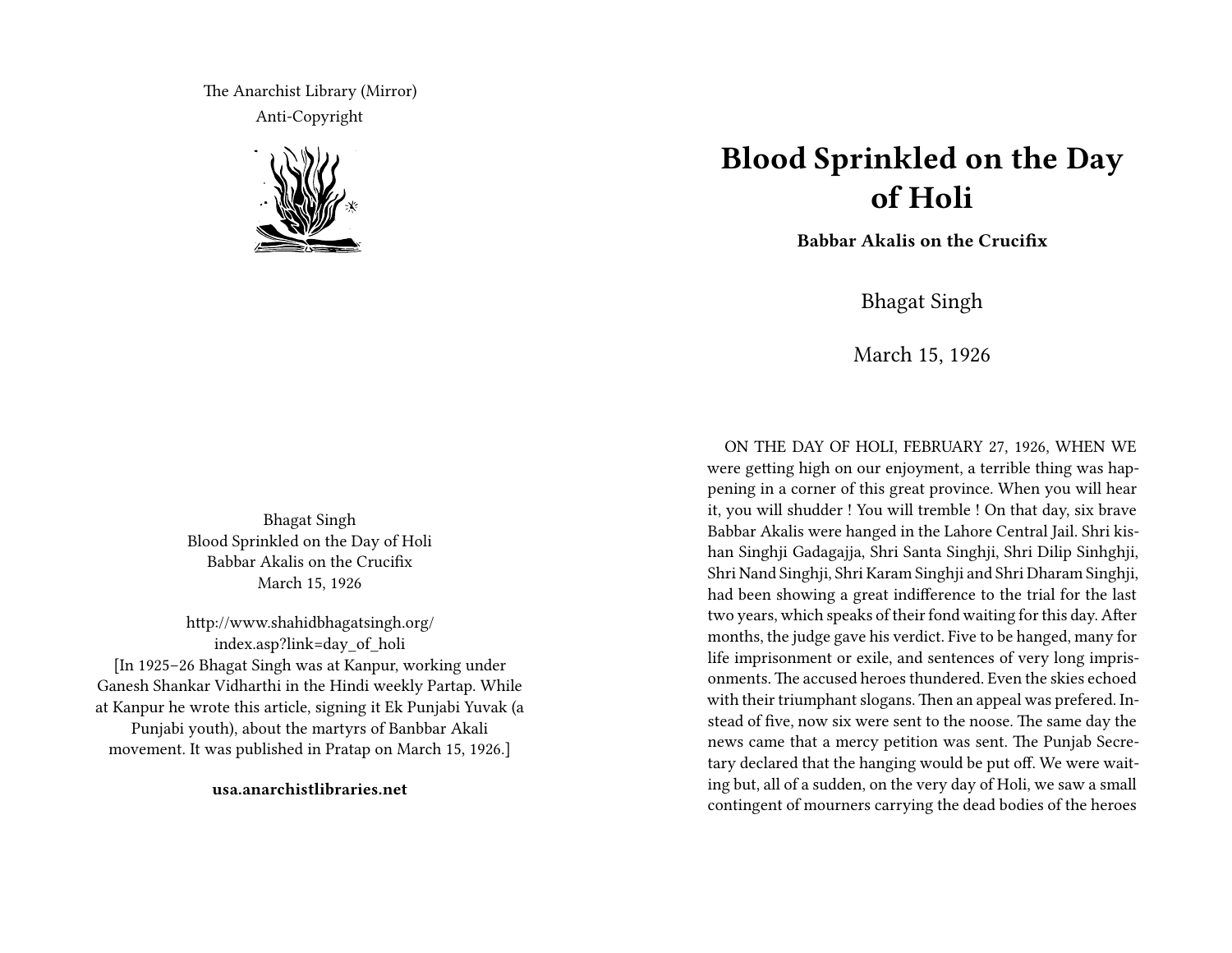towards the cremation site. Then last rites were completed quietly.

The city was still celebrating. Colour was still being thrown on the passers-by. What a terrible indifference. If they were misguided, if they were frenzied, let them be so. They were fearless patriots, in any case. Whatever they did, they did it for this wretched country. They could not bear injustice. They could not countenance the fallen nation. The oppression on the poor people became insufferable for them. They could not tolerate exploitation of the masses, they challenged and jumped into action. They were full of life. Oh ! the terrible toll of their dedicated deeds ! You are blessed ! After the death, friends and foes are all alike-this is the ideal of men. Even if they might have done something hateful, their lives at the altar of our nation, is something to the opposite side, could highly and uninhibitedly appreciate the courage, patriotism and commitment of the brave revolutionary of Bengal, Jatin Mukherjee, while mourning his death. But we the cowards and human wretches lack the courage of even sighing and putting off our celebrations even for a moment. What a disheartening deed ! The poor ! they were given the "adequate" punishment even by the standard of the brutal bureaucrats. An act of a terrible tragedy thus ended, but the curtain is not down as yet. The drama will have some more terrible scenes. The story is quite lengthy, we have to turn back a little to know about it.

The Non-Cooperation Movement was at its peak. The Punjab did not lag behind. The Sikhs also rose from their deep slumber and it was quite an awakening. The Akali Movement was started. Sacrifices were made in abundance. Master Mota Singh, ex-teacher of Khalsa Middle School, Mahalpur (district Hoshiarpur), delivered a speech. A warrant was issued against him, but the idea of availing of the hospitality of the crown did not find his favour. He was against offering arrest to fill the jails. His speeches still continued. In Kot-Phatuhi village, a big 'Deevan' was called. Police cordoned the area off from all sides;

wounded him badly with his kripan (sward), and he fell down. All the efforts to handcuff him failed. After two years of suppression, the Akali Jatha came to an end. Then the cases started, one of which has been discussed above.Quite recently too, they had wished to be hanged soon. Their wish has been fulfilled; they are now quiet.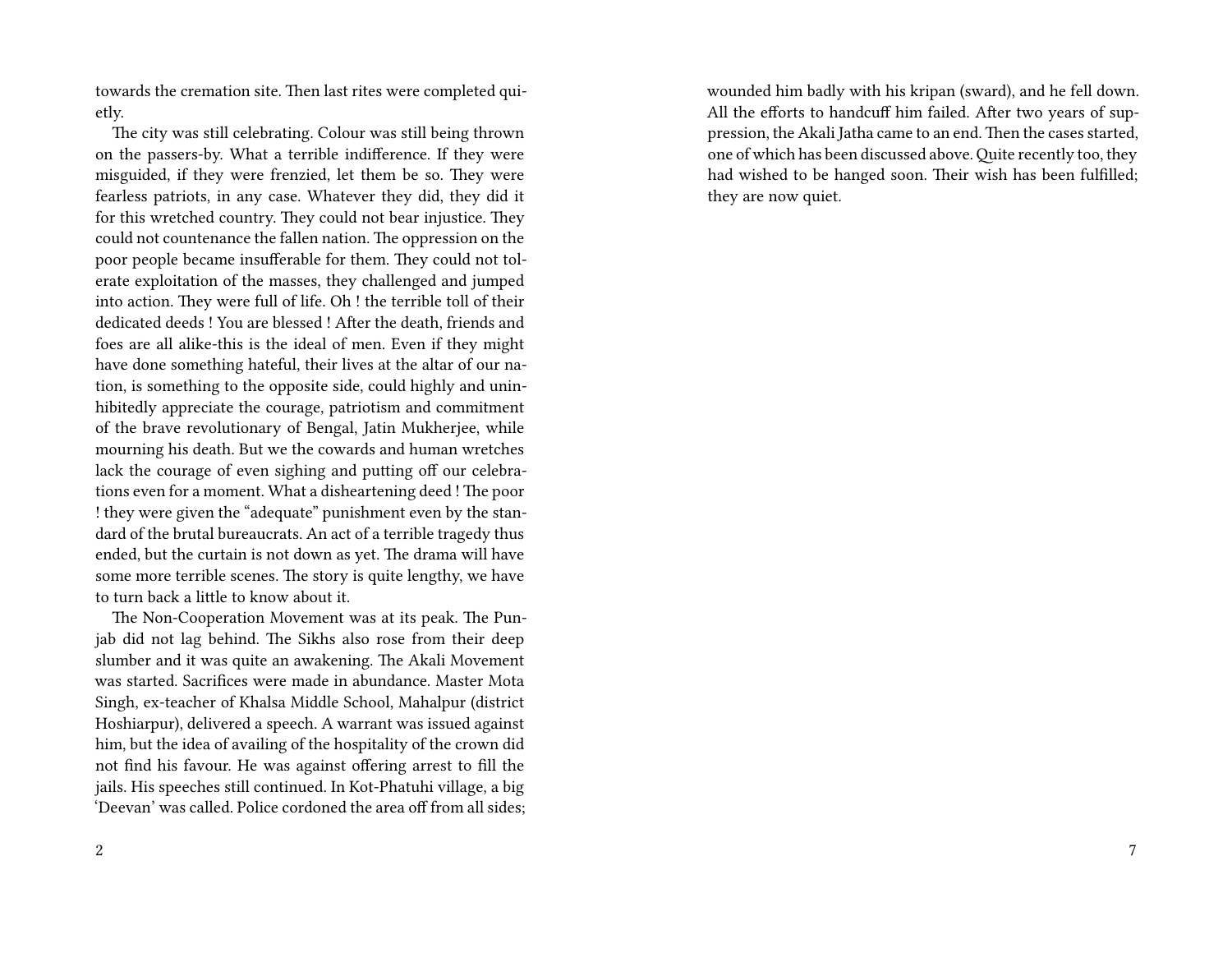ensued for some time, but then the police sprinkled kerosene oil by a pump and put the house on fire. Banta Singh was killed there, but Variyam Singh escaped even from there.

It will not be improper here to describe a few more similar incidents. Banta Singh was a very courageous man. Once he snatched a horse and a rifle from the guard of the armoury in the Jullundur Cantonment. Those days several police squads were desperately looking for him; one such squad confronted him somewhere in the forest. Sardar Saheb challenged them immediately: "If you have courage, come and confront me." On that side, there were slaves of money; on this side, the willing sacrifice of life. There was no comparison of motives. The police squad beat a retreat.

This was the condition of the special police squads deputed to arrest them. Anyway, arrests had become a routine. Police checkposts were erected in almost every village. Gradually, the Babbar Akalis were weakened. Till now it had seemed as if they were the virtual rulers. Wherever they happened to be visiting, they were warmly hosted, by some with fear and terror. The supporters of the regime were defeatist. They lacked the courage to move out of their resicdences between the sunmset and the sunrise. They were the 'heroes' of the time. They were brave and their worship was believed to be a kind of hero-worship, but gradually they lost their strength. Hundreds among them were imprisoned, and cases were instituted against them.

Variyam Singh was the lone survivor. He was moving towards Layallpur, as the pressure of police had increased in Jullundur and Hoshiarpur. One day he was hopelessly surrounded there, but he came out fighting valiantly. He was very much exhausted. He was alone. It was a strange situation. One day he visited his maternal uncle in the village named Dhesian. Arms were kept outside. After taking his meals, he was moving towards his weaponry when the police arrived. He was surrounded. The British officer caught him from the backside. He

even then Master Mota Singh delivered his speech. The whole audience stood up and dispersed on the orders of the persident of the meeting. The Master escaped mysteriously. This hideand-seek continued for long. The government was in a frenzy. At last, a friend turned traitor, and Master Saheb was arrested after a year and a half. This was the first scene of that horrible drama.

The "Guru ka bagh" movement was started. The hired hoodlums were there to attack the unarmed heroes and to beat them half-dead. Could anyone who looked at or listened to this, help being mover ? It was a case of arrests and arrests everywhere. A warrant was also issued against Sardar Kishan Singhji Gadagajja, but he also belonged to the same category and did not offer arrest. The police strained all its nerves but he always escaped. He had an organisation of his own. He could not bear the violence agains unarmed agitators. He felt the need of using arms along with this peaceful movement.

On the one hand, the dogs, the hunting dogs of the government, were searching for the clues, to get his scent; on the other, it was decided to "reform" the sycophants (Jholi Chukkas). Sardar Kishan Singhji used to say that we must keep ourselves armed for our own security, but we should not take any precipitate action for the time being. The majority was against this. At last, it was decided that three of them should give their names, take all the blame on themselves and start reforming these sycophants. Sardar Karam Singhji, Sardar Dhanna Singhji and Sardar Uday Singhji stepped forward. Just keep aside the question of its propriety for a moment and imagine the scene when they took the oath:

We will sacrifice our all in the service of the country. We swear to die fighting but not to go to the prison.

What a beautiful, sanctified scene it must have been, when these people who had given up all of their family affections, were taking such an oath ! Where is the end of sacrifice ? Where